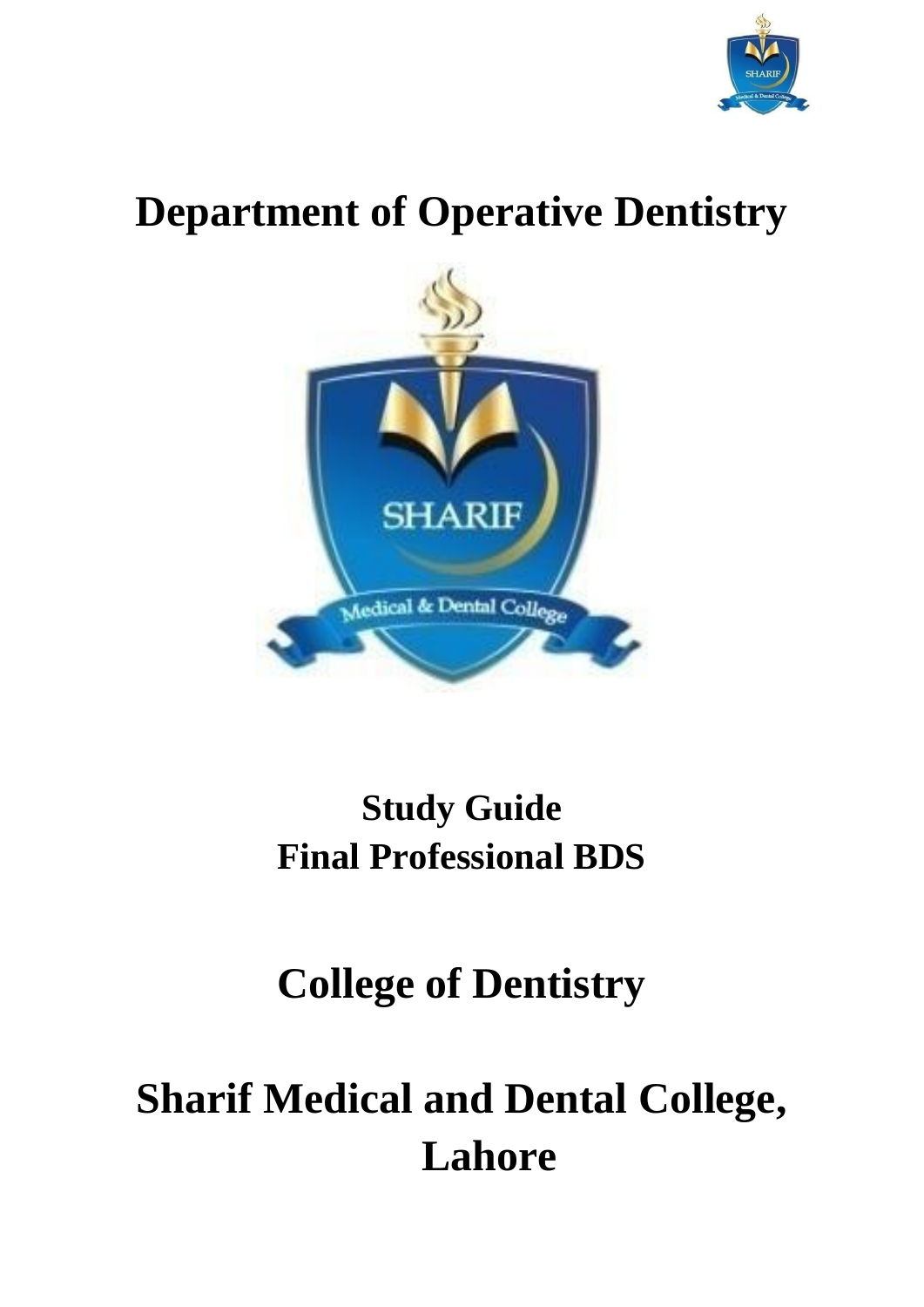

## **PREFACE**

Study guides can be broad based to facilitate [learning](https://en.wikipedia.org/wiki/Learning) in a number of areas, or be resources that foster comprehension of literature, research topics, history, and other subjects. It includes study and testing strategies; reading, writing, and project management skills; as well as techniques for learning as an adult, with disabilities, and online. It is like a teacher available 24 hours. It also includes the teaching methodology to be followed throughout the year.

At College of Dentistry, SMDC we follow the traditional annual academic schedule in which the subject of Operative Dentistry is taught in the second, third and final academic year of a dental school. Keeping in view the mission of UHS, Lahore and vision of our institute we have designed attaining program which is intensive and at the same time interesting for the young minds. This guide includes details about various teaching activities which are to take place throughout the academic year along with the time allocation of each. A list of lectures to be conducted in this session with names of the instructors is attached. Broad learning outcomes of every section of the course accompanied by specific learning objective of every lecture is also included. A complete list of clinical work to be carried out in the simulator laboratory and clinic is part of this document. Details of various assessment and testing methodology are included and marks distribution for the subject in the final Professional examinations has-been given. Names and email contacts of faculty have also been mentioned to foster better interaction between the teacher and the taught.

**Dr. Muhammad Moazzam FCPS (Pak), BDS Assistant Professor & Head of Department Operative Dentistry SMDC, Lahore**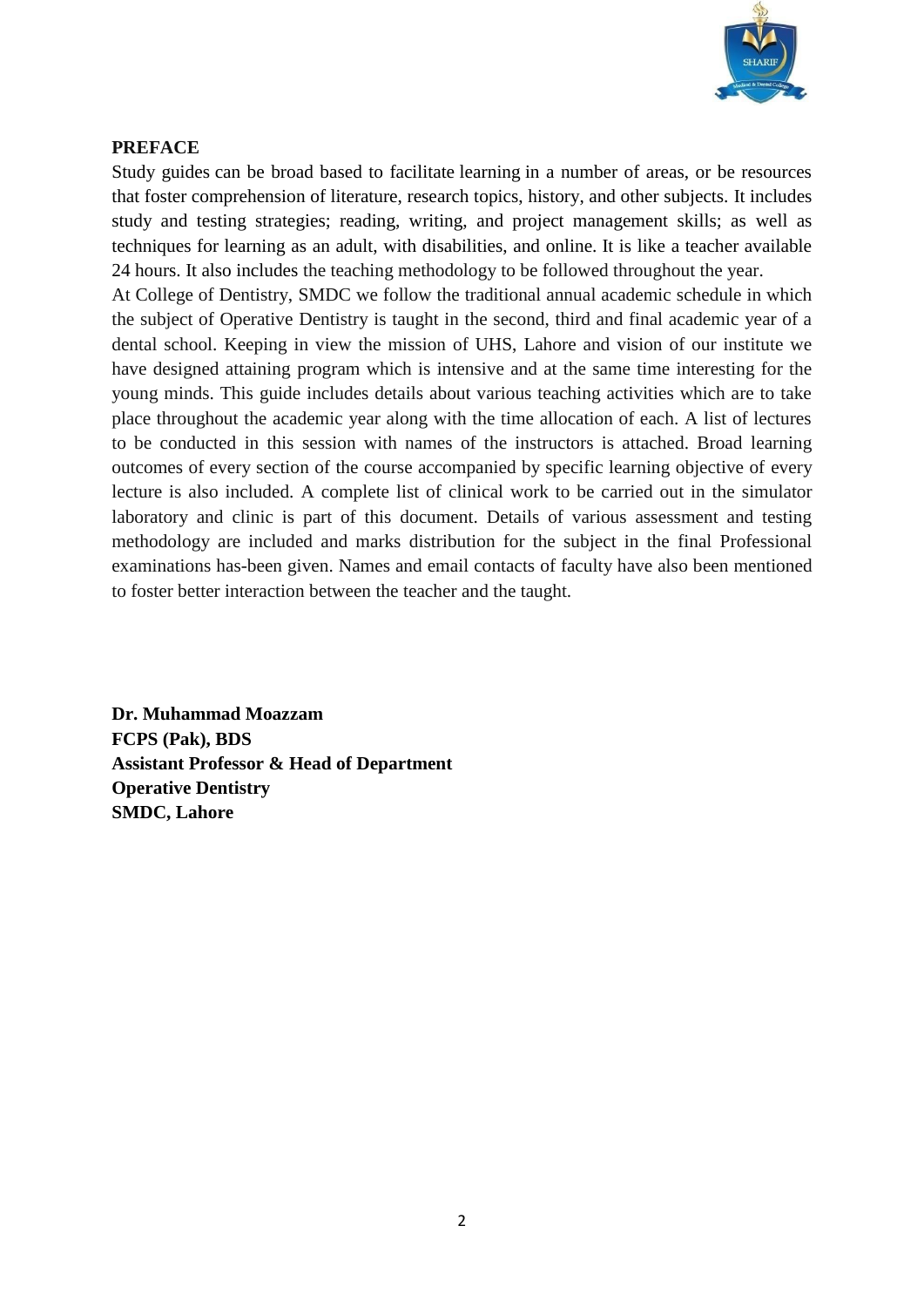

#### **VISION & MISSION OF UHS**

Qualitative and Quantitative Revolution in Medical Education and Research through Evolution and there by improve Health Care delivery to Populace.

UHS shall be innovative global center of excellence in learning and research, supporting a community of scholars and professionals committed to serving society, promoting the development of students to reach their true potential in becoming competent, ethical, caring, and inquiring health professionals for the benefit of the country and the wider world.

## **MISSION OF SMDC**

Sharif Medical & Dental College is dedicated to best serve the nation through preservation and dissemination of advanced knowledge and educating the students by latest trends in learning and research reaching levels pars excellence.

The Institution is committed to provide standardized quality medical education to its students by inculcating professional knowledge, skills and responsibilities in them with the aim of:

- Preparing them as modern physicians having initiative to act as future leaders in their respective fields and becoming lifelong learners.
- Encouraging the spirit of critical thinking through research and publication.
- Building up an understanding of the ethical values compatible with our religion, culture and social norms.
- Developing a sense of being responsible citizens of the society possessing professional competence and instilling in them the values of hard work and dedication thus preparing them to be accountable to the stakeholders and the state.

The Institution is devoted to keep abreast its faculty with the latest trends in Medical Education encompassing teaching/learning methodologies, assessment tools, research opportunities and professionalism to facilitate their professional development, competencies and commitment towards continues learning.

Our patient-centered mission is achieved by outstanding medical care & services in professional practice with due emphasis and focus on our local health needs.

Our mission further elaborate upon establishing academic and research facilities in areas of local demand under global gold standards and leading advancement in research, education  $\&$ patient care.

## **VISION OF SMDC**

To be recognized for the provision of a safe and functional environment conducive to collaborative teaching & learning, comfortable working atmosphere, and conducting world class research through professionalism and excellence.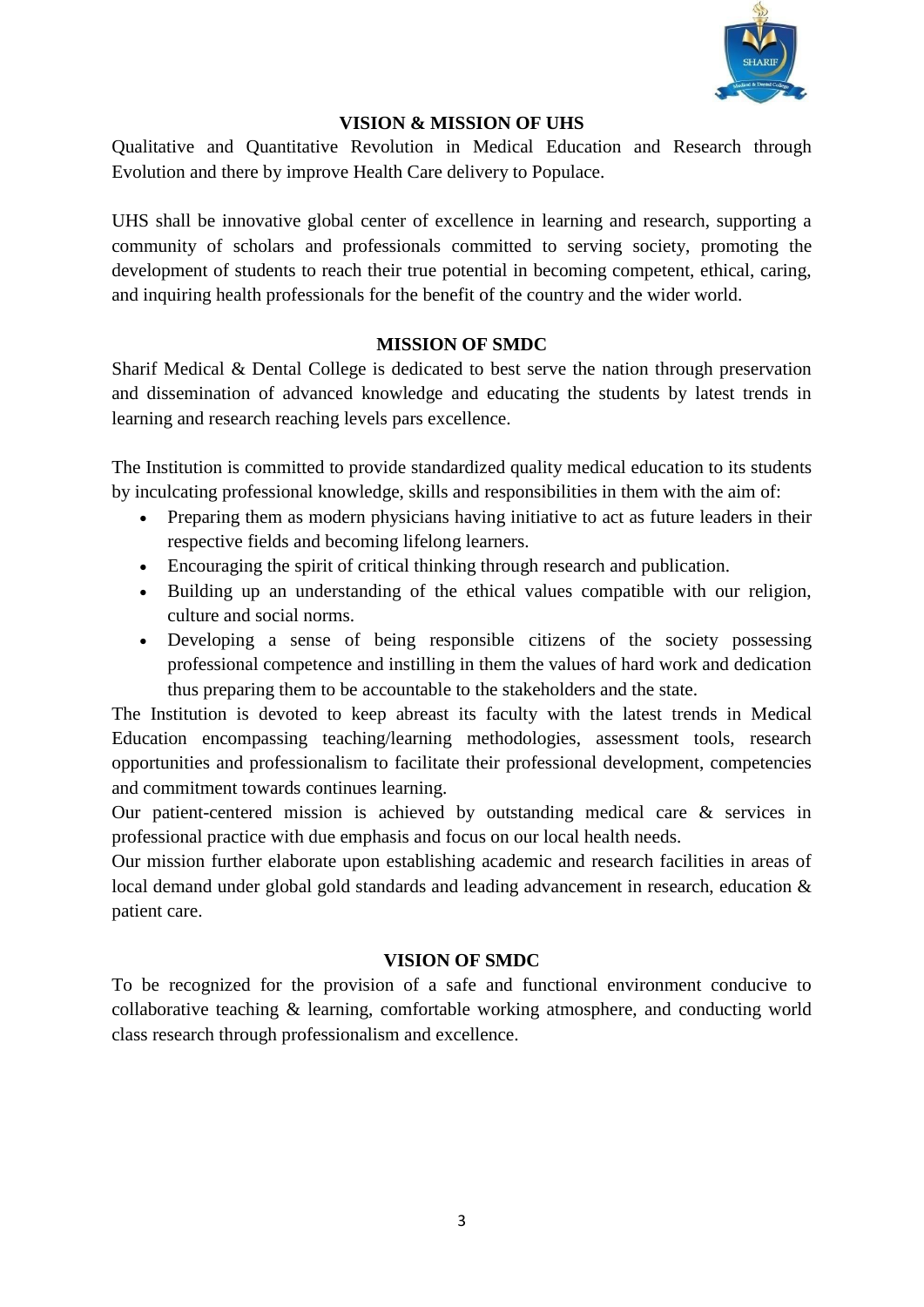

| Sr.<br>No.     | <b>Topic</b>                                                                            | Page<br><b>Number</b> |
|----------------|-----------------------------------------------------------------------------------------|-----------------------|
| $\mathbf{1}$   | Planned teaching activities                                                             |                       |
| $\overline{2}$ | Training program for lectures                                                           | 2                     |
| 3              | List of lectures in the subject of operative dentistry and<br>their learning objectives | 8                     |
| 4              | List of clinical trainings                                                              | 13                    |
| 5              | Assessment plan & distribution of marks for final<br>professional BDS                   | 14                    |
| 6              | <b>Staff Contact</b>                                                                    | 15                    |
| 7              | Reference Books                                                                         | 16                    |

## **LIST OF CONTENTS**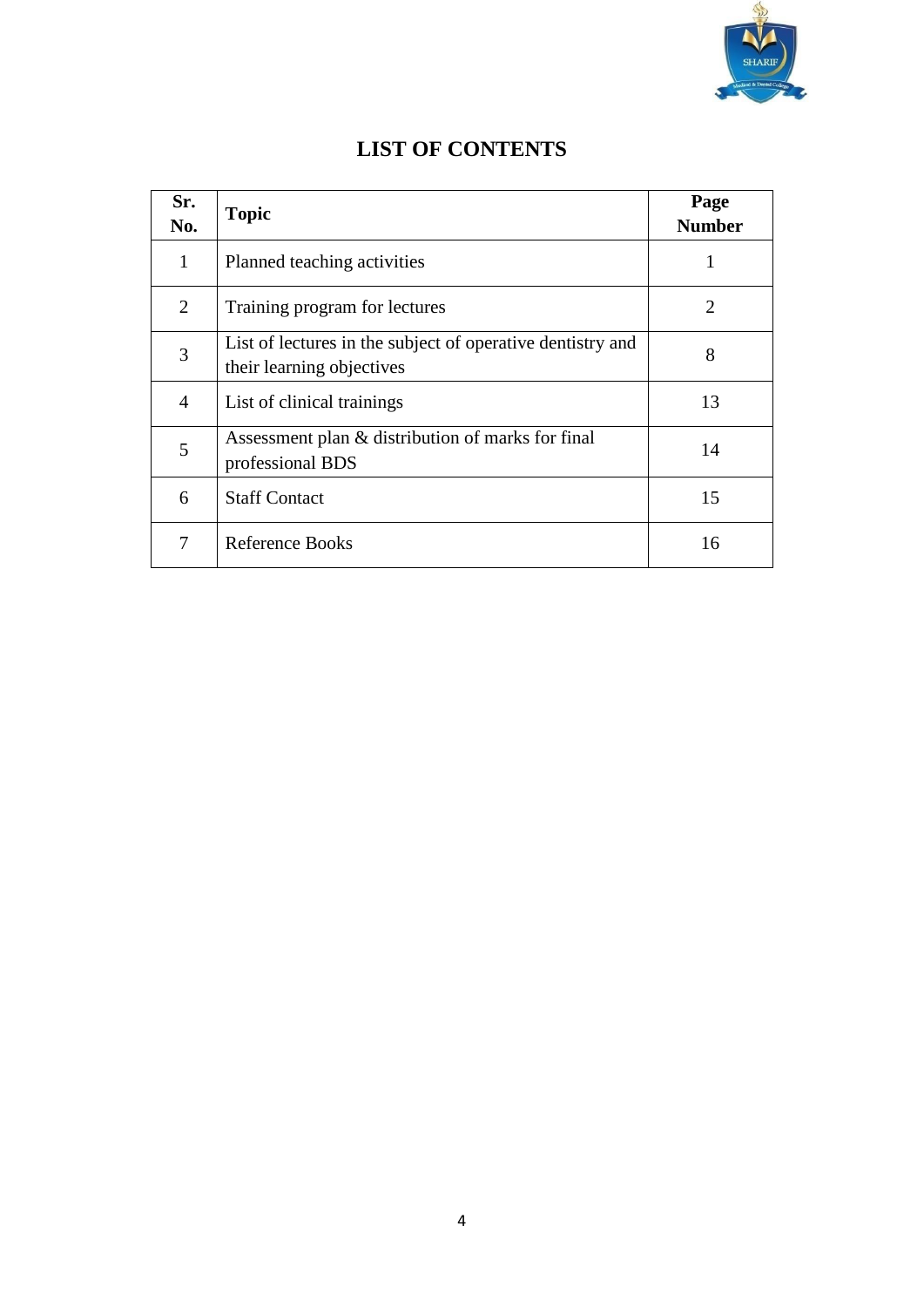

## **PLANNED TEACHING ACTIVITIES FOR FINAL PROFESSIONAL BDS DEPARTMENT OF OPERATIVE DENTISTRY**

PMC has allocated 300 hours of teaching in the subject of Operative Dentistry forth BDS course. In order to meet this requirement following teaching modules have been planned. These modules have been carefully designed to impart core knowledge of Operative Dentistry in a manner that an undergraduate student can grasp the subject fully and is adequately prepared for university examinations.

## **Lectures:**

A total of 109 lectures are planned for the entire year. The lectures will be conducted by the Assistant professors and senior lecturers with very good command in subject. The lectures will be interactive and students should actively participate in them to clear their doubts. The students are required to take notes of the lectures and study the topic with the help of prescribed text books in light of the learning objectives of the topic enunciated by the teacher at the beginning of each lecture.

#### **Clinical Training:**

This is six days a week program. Students have to visit each clinical department for two months in a year. This includes restorations and root canal treatment of patients under supervision. All faculty members and demonstrators are available all the time for guidance. Mostly students treat patients but side by side they are given chance to diagnose patients. Students are required to enter their work in their log books and get them checked by the instructors regularly.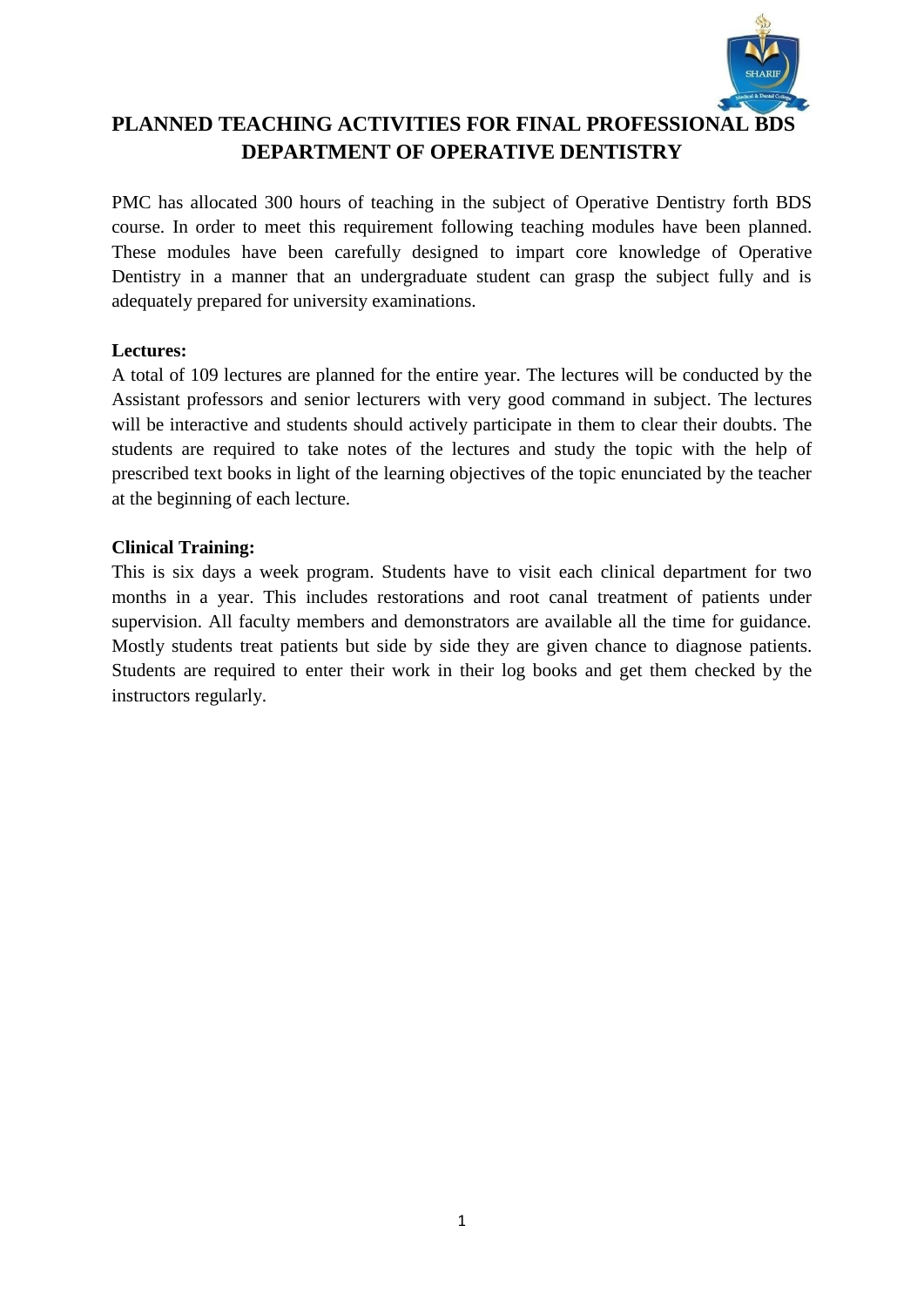

## **TRAINING PROGRAM FOR LECTURES DEPARTMENT OF OPERATIVE DENTISTRY FINAL PROFESSIONAL BDS**

## GENERAL

- 1. Attendance is mandatory.
- 2. Tests are taken at the end of each topic.
- 3. Regarding Students should come on time. Late comers will not be allowed to enter the class or clinic.
- 4. Clinical Procedures: Students should complete their assigned clinical cases/ procedures.
- 5. Tutorials: Group discussions on given topics will be held on regular basis
- 6. Students should follow the rules and regulations of the college.
- 7. The students are directed not to operate any equipment without supervision.
- 8. Students and instructors are instructed to wear protective eyewear or face shield during training.
- 9. Students are instructed to wear mask and gloves for their own protection.
- 10. The students, demonstrations and all staff members in clinic are given demonstrations on using fire extinguishers.
- 11. The students are directed to wear overalls throughout their time in the pre-clinical lab which should be clean.
- 12. Proper footwear should be observed, and hair is to be tied before entering the preclinical lab.
- 13. Students should bring their own instruments.
- 14. Eating and drinking is prohibited in the clinics and lecture hall.

| $Sr.~\#$       | <b>TOPIC</b>                                                    | <b>DELIVERED BY</b>  |
|----------------|-----------------------------------------------------------------|----------------------|
| 1              | Introduction & overview of Endodontics                          | Dr. Mubashir Rasheed |
| $\overline{2}$ | of<br>General $\&$<br>Systemic<br>aspects<br><b>Endodontics</b> | Dr. Mubashir Rasheed |
| 3              | of<br>General $\&$<br>Systemic<br>aspects<br><b>Endodontics</b> | Dr. Mubashir Rasheed |
| 4              | Diagnosis                                                       | Dr. Mubashir Rasheed |
| 5              | Introduction to Crown & Bridge                                  | Dr. Irsam Haider     |
| 6              | Diagnosis                                                       | Dr. Mubashir Rasheed |
| 7              | Indications & Contra indications of<br>Crowns                   | Dr. Irsam Haider     |

## **OPERATIVE DENTISTRY**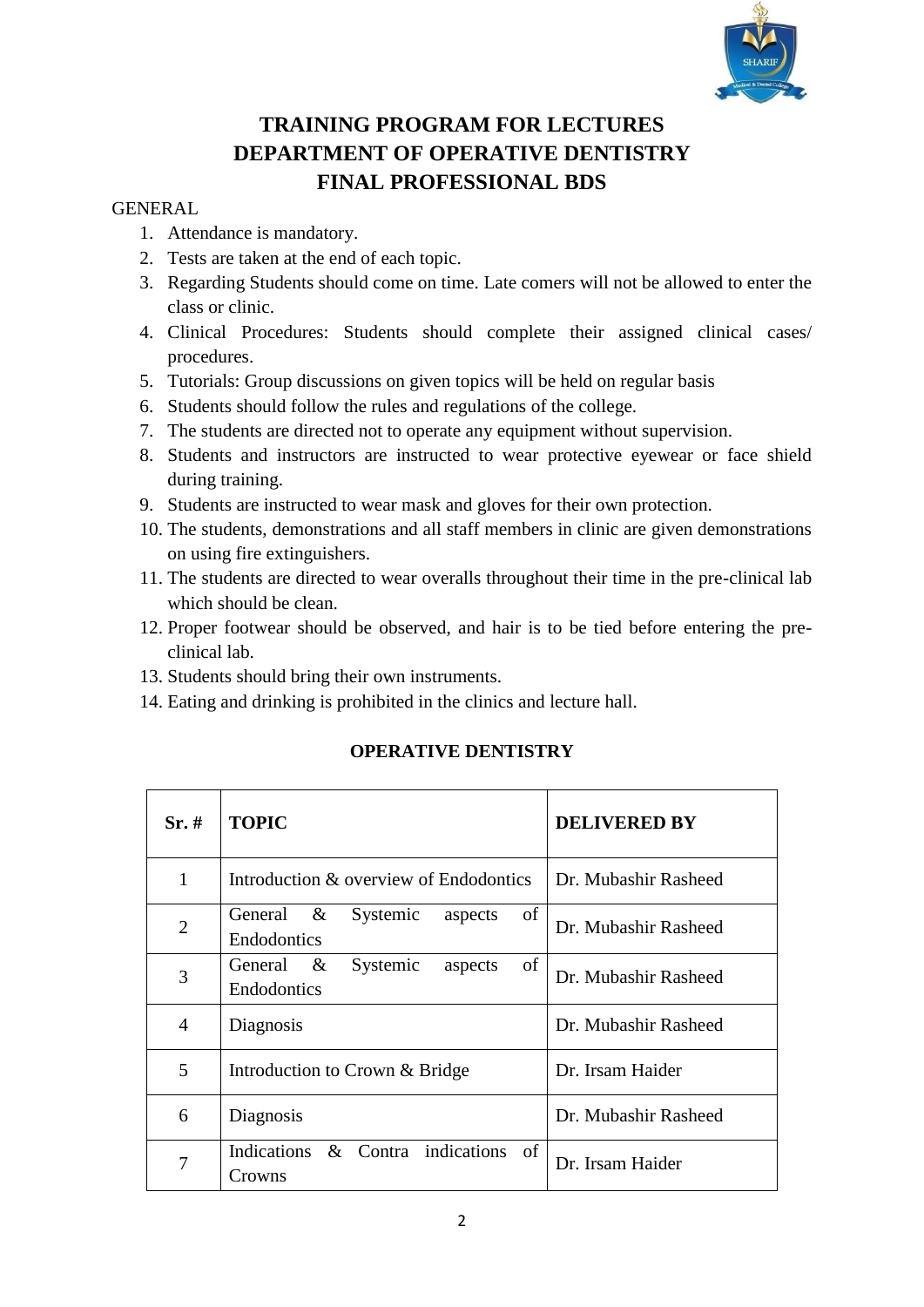

| 8  | Pulp Space Anatomy & Access                          | Dr. M.Moazzam        |
|----|------------------------------------------------------|----------------------|
| 9  | Pulp Space Anatomy & Access                          | Dr. M.Moazzam        |
| 10 | Indications & Contra indications of<br>Crowns        | Dr. Irsam Haider     |
| 11 | Pulp Space Anatomy & Access                          | Dr. M.Moazzam        |
| 12 | <b>Maintaining Dental pulp Vitality</b>              | Dr. Mubashir Rasheed |
| 13 | <b>Types of Crowns</b>                               | Dr. Irsam Haider     |
| 14 | Maintaining Dental pulp Vitality                     | Dr. Mubashir Rasheed |
| 15 | <b>Instruments in Endodontics</b>                    | Dr. M.Moazzam        |
| 16 | <b>Types of Crowns</b>                               | Dr. Irsam Haider     |
| 17 | <b>Instruments in Endodontics</b>                    | Dr. M.Moazzam        |
| 18 | <b>Instrumentation in Endodontics</b>                | Dr. M.Moazzam        |
| 19 | Designing Crown Preparation                          | Dr. Irsam Haider     |
| 20 | <b>Instrumentation in Endodontics</b>                | Dr. M.Moazzam        |
| 21 | Designing Crown Preparation                          | Dr. Irsam Haider     |
| 22 | Preparation of Root Canal System                     | Dr. M.Moazzam        |
| 23 | Preparation of Root Canal System                     | Dr. M.Moazzam        |
| 24 | Intra canal Medications                              | Dr. M.Moazzam        |
| 25 | Intra canal Medications                              | Dr. M.Moazzam        |
| 26 | considerations<br>Occlusal<br>Related<br>to<br>Crown | Dr. Irsam Haider     |
| 27 | <b>Surgical Endodontics</b>                          | Dr. Mubashir Rasheed |
| 28 | Occlusal<br>considerations<br>Related<br>to<br>Crown | Dr. Irsam Haider     |
| 29 | <b>Surgical Endodontics</b>                          | Dr. Mubashir Rasheed |
| 30 | <b>Endodontics in Primary Teeth</b>                  | Dr. Mubashir Rasheed |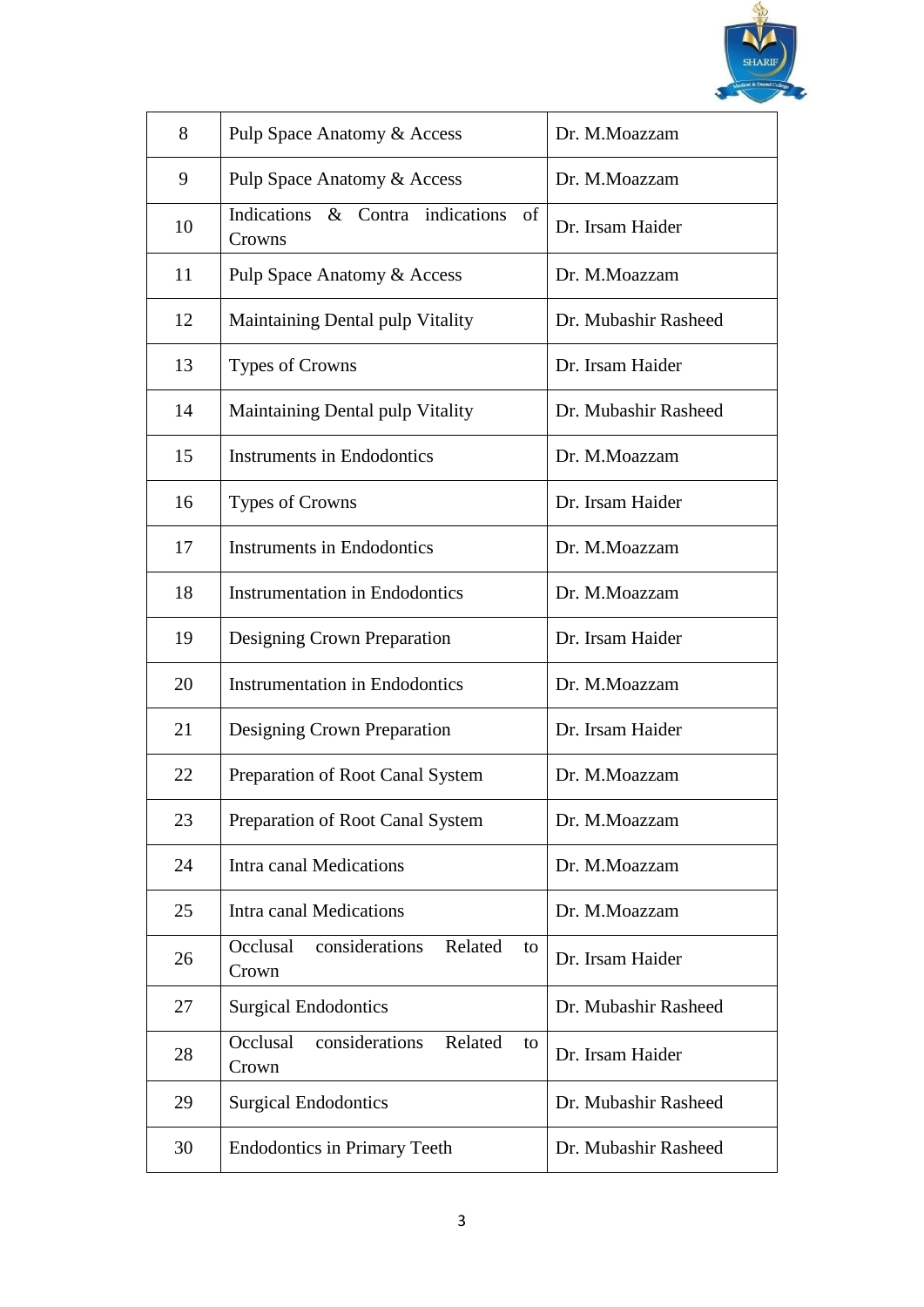

| 31 | Planning & Making crowns                                                     | Dr. Irsam Haider     |
|----|------------------------------------------------------------------------------|----------------------|
| 32 | <b>Endodontics in Primary Teeth</b>                                          | Dr. Mubashir Rasheed |
| 33 | <b>Endodontic Aspect of Traumatic Injuries</b>                               | Dr. Mubashir Rasheed |
| 34 | Planning & Making crowns                                                     | Dr. Irsam Haider     |
| 35 | <b>Endodontic Aspect of Traumatic Injuries</b>                               | Dr. Mubashir Rasheed |
| 36 | Planning & Making crowns                                                     | Dr. Irsam Haider     |
| 37 | Marginal Periodontitis & Dental Pulp                                         | Dr. Mubashir Rasheed |
| 38 | Marginal Periodontitis & Dental Pulp                                         | Dr. Mubashir Rasheed |
| 39 | Problems in Endodontic Treatment                                             | Dr. M.Moazzam        |
| 40 | Problems in Endodontic Treatment                                             | Dr. M.Moazzam        |
| 41 | <b>Clinical Techniques for Crowns</b>                                        | Dr. Irsam Haider     |
| 42 | Restoration of Endodontically Treated<br>Teeth                               | Dr. M.Moazzam        |
| 43 | Restoration of Endodontically Treated<br>Teeth                               | Dr. M.Moazzam        |
| 44 | <b>Clinical Techniques for Crowns</b>                                        | Dr. M.Moazzam        |
| 45 | Case History, Examination & Treatment<br>Planning of a Child Patient         | Dr. Fatima Aslam     |
| 46 | <b>Clinical Techniques for Crowns</b>                                        | Dr. Irsam Haider     |
| 47 | Case History, Examination and treatment<br>Planning of a child patient       | Dr. Fatima Aslam     |
| 48 | <b>Clinical Techniques for Crowns</b>                                        | Dr. Irsam Haider     |
| 49 | Growth & Development                                                         | Dr. Danyal Nadeem    |
| 50 | Growth & Development                                                         | Dr. Daniyal Nadeem   |
| 51 | Growth & Development                                                         | Dr. Danyal Nadeem    |
| 52 | Development & Eruption of Teeth                                              | Dr.Daniyal Nadeem    |
| 53 | Indications of Bridges Compared with<br>Partial Dentures & Implant Supported | Dr. Irsam Haider     |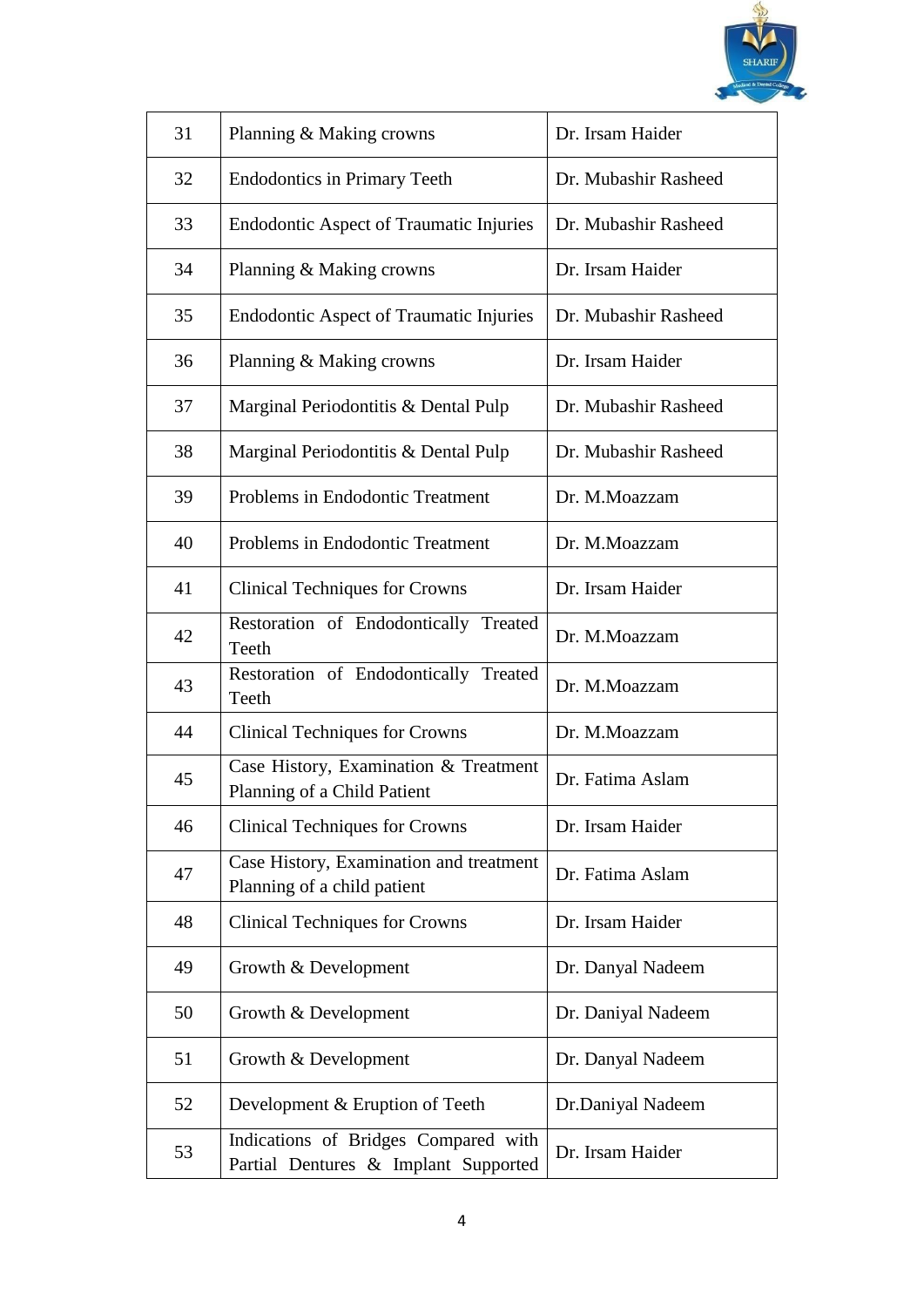

|    | Prosthesis                                                                                 |                    |
|----|--------------------------------------------------------------------------------------------|--------------------|
| 54 | Development & Eruption of Teeth                                                            | Dr. Daniyal Nadeem |
| 55 | Development & Eruption of Teeth                                                            | Dr. Daniyal Nadeem |
| 56 | Indications of Bridges Compared with<br>Partial Dentures & Implant Supported<br>Prosthesis | Dr. Irsam Haider   |
| 57 | Development & Eruption of Teeth                                                            | Dr. Daniyal Nadeem |
| 58 | Development of Occlusion                                                                   | Dr. Fatima Aslam   |
| 59 | <b>Types of Bridges</b>                                                                    | Dr. Irsam Haider   |
| 60 | Development of Occlusion                                                                   | Dr.Fatima Aslam    |
| 61 | Development of Occlusion                                                                   | Dr. Fatima Aslam   |
| 62 | <b>Types of Bridges</b>                                                                    | Dr. Irsam Haider   |
| 63 | Child Behavioral Management in Dental<br>Practice                                          | Dr. Fatima Aslam   |
| 64 | Designing & Planning Bridges                                                               | Dr. Irsam Haider   |
| 65 | Child Behavioral Management in Dental<br>Practice                                          | Dr. Fatima Aslam   |
| 66 | Child Behavioral Management in Dental<br>Practice                                          | Dr. Fatima Aslam   |
| 67 | <b>Components of Bridges</b>                                                               | Dr. Irsam Haider   |
| 68 | Child Behavioral Management in Dental<br>Practice                                          | Dr. Fatima Aslam   |
| 69 | Preventive & Interceptive Orthodontics                                                     | Dr. Fatima Aslam   |
| 70 | <b>Components of Bridges</b>                                                               | Dr. Irsam Haider   |
| 71 | Preventive & Interceptive Orthodontics                                                     | Dr. Fatima Aslam   |
| 72 | Para functional Oral Habits                                                                | Dr.Daniyal Nadeem  |
| 73 | Para functional Oral Habits                                                                | Dr. Daniyal Nadeem |
| 74 | <b>Dental Caries</b>                                                                       | Dr. Fatima Aslam   |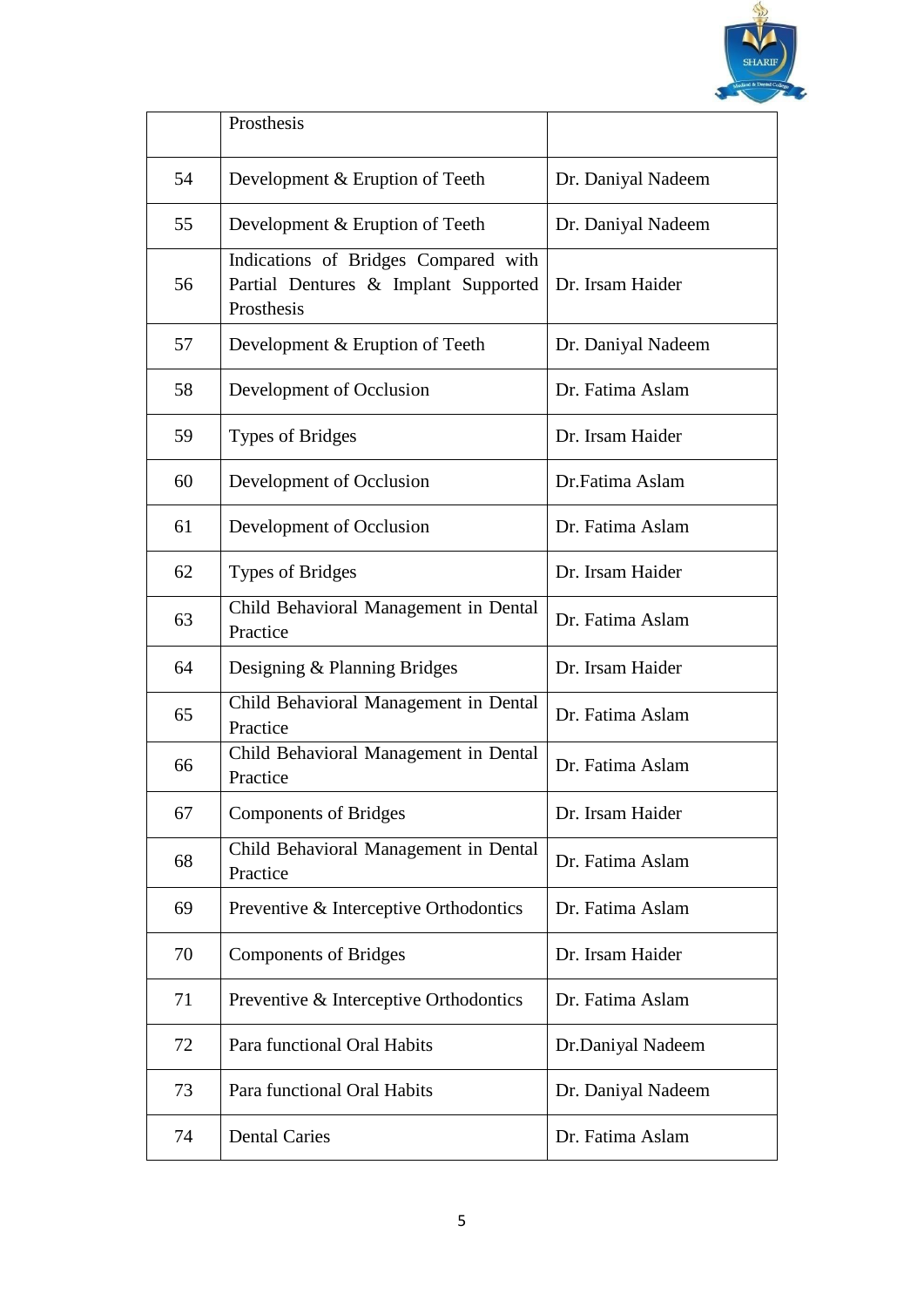

| 75 | Designing & Planning Bridges                                   | Dr. Irsam Haider     |
|----|----------------------------------------------------------------|----------------------|
| 76 | <b>Dental Caries</b>                                           | Dr. Fatima Aslam     |
| 77 | <b>Pediatric Operative Dentistry</b>                           | Dr. Fatima Aslam     |
| 78 | Designing & Planning Bridges                                   | Dr. Irsam Haider     |
| 79 | <b>Pediatric Operative Dentistry</b>                           | Dr.Daniyal Nadeem    |
| 80 | Paediatric Operative Dentistry                                 | Dr Daniyal Nadeem    |
| 81 | Techniques<br>for<br>Clinical<br><b>Bridge</b><br>Construction | Dr. Irsam Haider     |
| 82 | <b>Stainless Steel Crowns</b>                                  | Dr.Fatima Aslam      |
| 83 | Clinical Techniques<br>for<br><b>Bridge</b><br>Construction    | Dr. Irsam Haider     |
| 84 | <b>Stainless Steel Crowns</b>                                  | Dr. Fatima Aslam     |
| 85 | <b>Preventive Dentistry</b>                                    | Dr. Daniyal Nadeem   |
| 86 | Clinical Techniques<br>for<br><b>Bridge</b><br>Construction    | Dr. Irsam Haider     |
| 87 | Fluorides                                                      | Dr. Irsam Haider     |
| 88 | <b>Preventive Dentistry</b>                                    | Dr. Daniyal Nadeem   |
| 89 | <b>Minimum Preparation Bridges</b>                             | Dr. Irsam Haider     |
| 90 | Pulp Therapy in Children                                       | Dr. Daniyal Nadeem   |
| 91 | Pulp Therapy in Children                                       | Dr. Daniyal Nadeem   |
| 92 | <b>Minimum Preparation Bridges</b>                             | Dr. Irsam Haider     |
| 93 | Trauma & its Management in Children                            | Dr. Fatima Aslam     |
| 94 | Trauma & its Management in Children                            | Dr. Fatima Aslam     |
| 95 | Trauma & its Management in Children                            | Dr.Fatima Aslam      |
| 96 | Child Abuse $\&$ its Management                                | DrDaniyal Nadeem     |
| 97 | Dental Implants                                                | Dr. Mubashir Rasheed |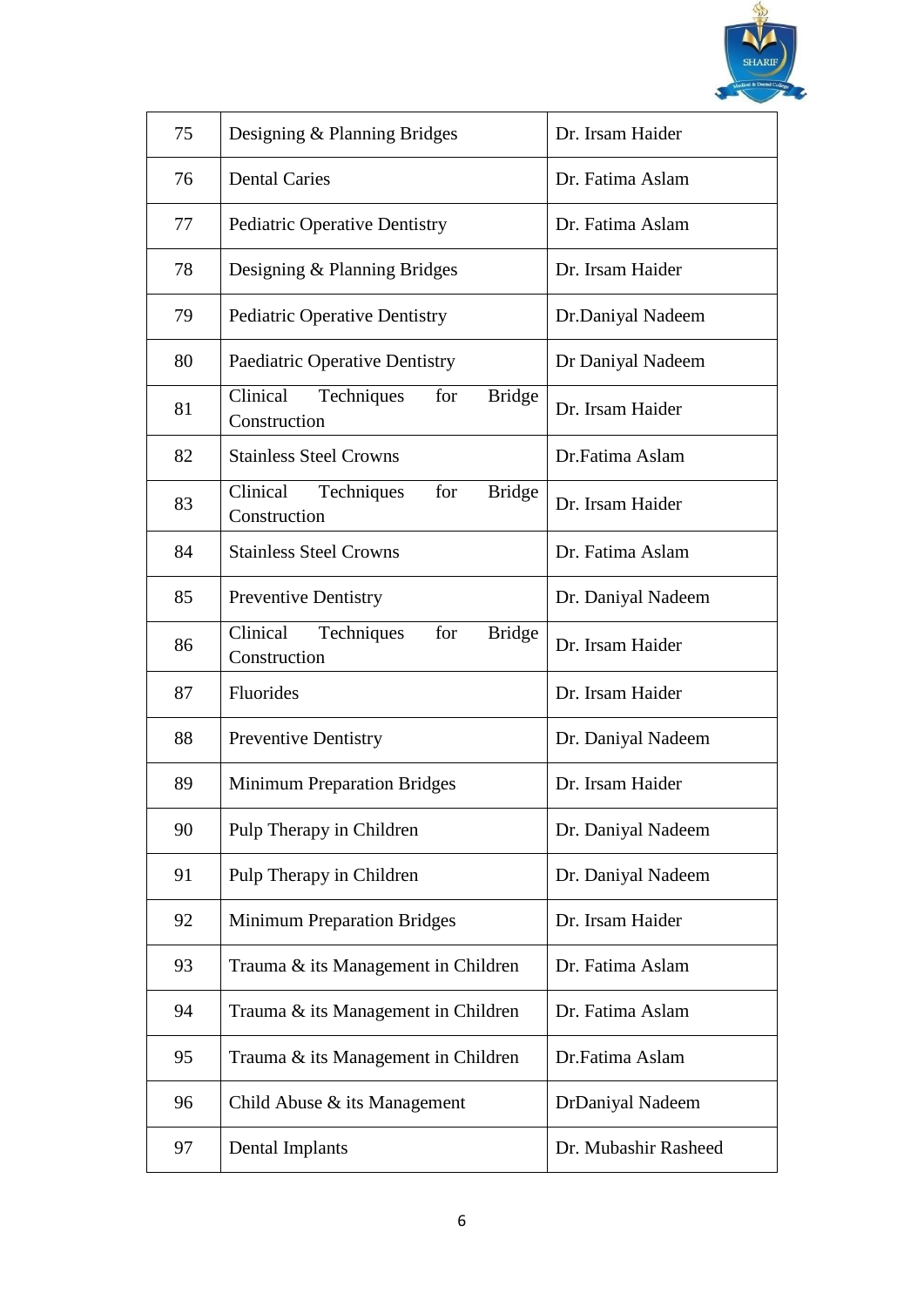

| 98  | Child Abuse $\&$ its Management                        | Dr. Daniyal Nadeem   |
|-----|--------------------------------------------------------|----------------------|
| 99  | Dental<br>Management of Handicapped<br>Child           | Dr. Daniyal Nadeem   |
| 100 | Dental Implants                                        | Dr. Mubashir Rasheed |
| 101 | Dental<br>Management of Handicapped<br>Child           | Dr. Daniyal Nadeem   |
| 102 | <b>Fixed Splints</b>                                   | Dr. Mubashir Rasheed |
| 103 | Gingival & Periodontal Disease<br>in<br>Children       | Dr. Fatima Aslam     |
| 104 | in<br>& Periodontal<br>Gingival<br>Disease<br>Children | Dr. Fatima Aslam     |
| 105 | <b>Fixed Splints</b>                                   | Dr. Mubashir Rasheed |
| 106 | Common Oral Pathological Conditions<br>in Children     | Dr. Daniyal Nadeem   |
| 107 | Common Oral Pathological Conditions<br>in Children     | Dr. Daniyal Nadeem   |
| 108 | Crown & Bridge Failure & Repairs                       | Dr. Irsam Haider     |
| 109 | Crown & Bridge Failure & Repairs                       | Dr. Irsam Haider     |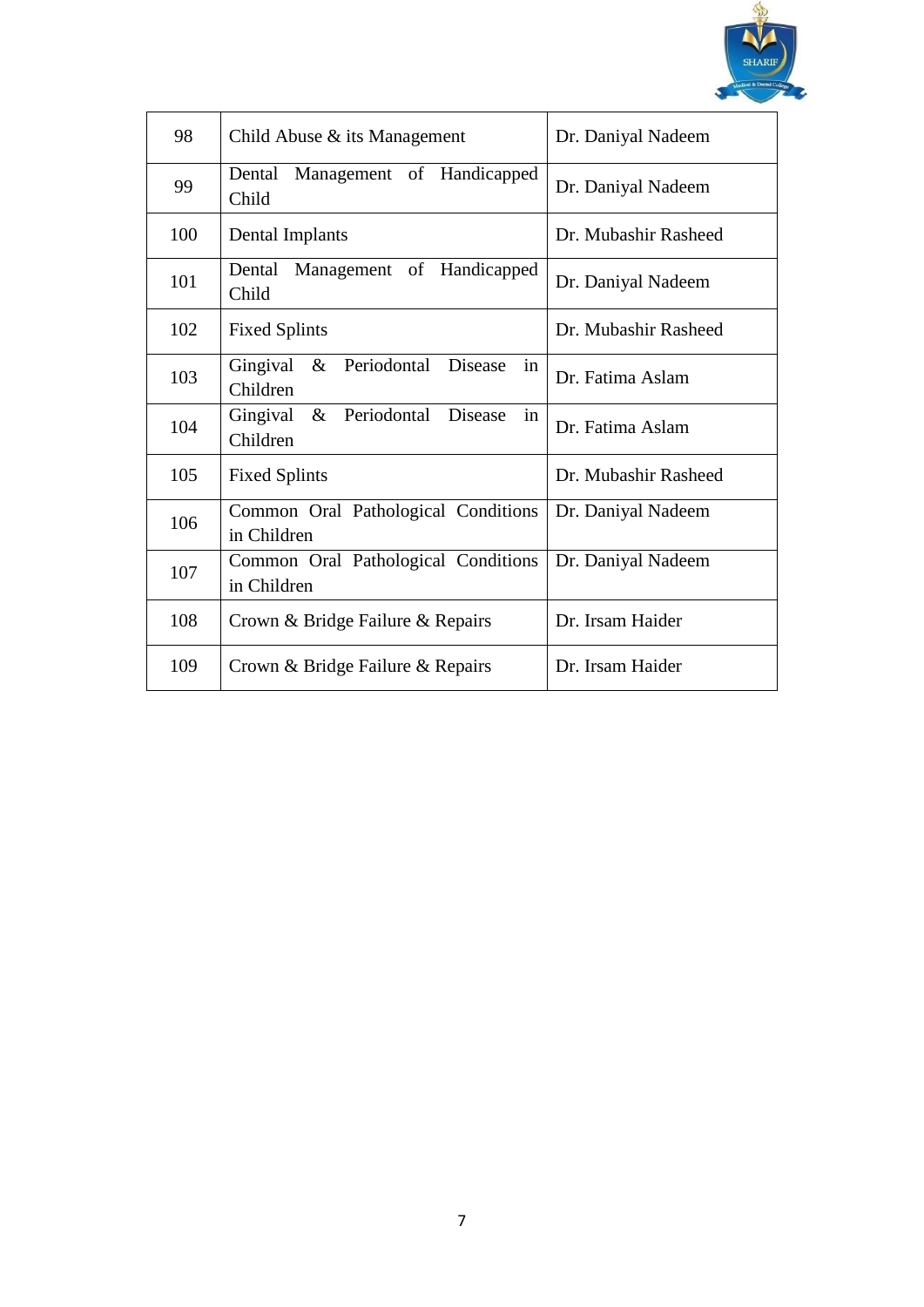

## **LIST OF LECTURES IN THE SUBJECT OF OPERATIVE DENTISTRY AND LEARNING OBJECTIVES DEPARTMENT OF OPERATIVE DENTISTRY FINAL PROFESSIONAL BDS OPERATIVE DENTISTRY**

This is clinical subject. Knowledge of this subject help student identify patient's problem. So emphasis should be laid on its knowledge. At the end of the course student must be able to identify caries, other dental problems and their management.

| Sr. no.        | Title of lectures with learning Objectives                                        |
|----------------|-----------------------------------------------------------------------------------|
| $\mathbf{1}$   | Describe Modern endodontics & Scope of endodontics<br>$\bullet$                   |
|                | Describe Role of microorganisms<br>$\bullet$                                      |
|                | Describe Tissue response to root canal infection<br>$\bullet$                     |
|                | Describe Quality assurance<br>$\bullet$                                           |
| $\overline{2}$ | General and systemic aspects of endodontics<br>$\bullet$                          |
|                | Describe & be able to carry out Differential diagnosis of dental pain             |
|                | Describe Systemic disease and endodontics $\&$ Use of antibiotics in<br>$\bullet$ |
|                | endodontics                                                                       |
| 3              | <b>Diagnosis</b><br>$\bullet$                                                     |
|                | Describe and<br>should<br>able to<br>Examination<br>be<br>take<br>History,        |
|                | <b>&amp;Investigations</b>                                                        |
|                | <b>Describe Treatment options</b>                                                 |
| 4              | Pulp space anatomy and access cavities<br>$\bullet$                               |
|                | Describe and be able to make access cavity & locate root canals                   |
|                | <b>Describe Nomenclature</b>                                                      |
|                | Describe Accessory and lateral canals                                             |
|                | Describe Apical closure<br>$\bullet$                                              |
| 5              | <b>Maintaining dental pulp vitality</b><br>$\bullet$                              |
|                | Describe Pulp-dentine complex<br>٠                                                |
|                | Describe Pulp response to irritants<br>$\bullet$                                  |
|                | Describe Pulp irritants<br>$\bullet$                                              |
|                | Describe &manage deep caries<br>$\bullet$                                         |
|                | Describe & manage of pulp exposure<br>$\bullet$                                   |
|                | Describe Regenerative developments<br>$\bullet$                                   |
| 6              | <b>Basic instrumentation in endodontics</b><br>$\bullet$                          |
|                | Describe & use endodontic instruments<br>$\bullet$                                |
|                | Describe Instruments for retrieving broken instruments and posts<br>$\bullet$     |
| 7              | Preparation of the root canal system<br>$\bullet$                                 |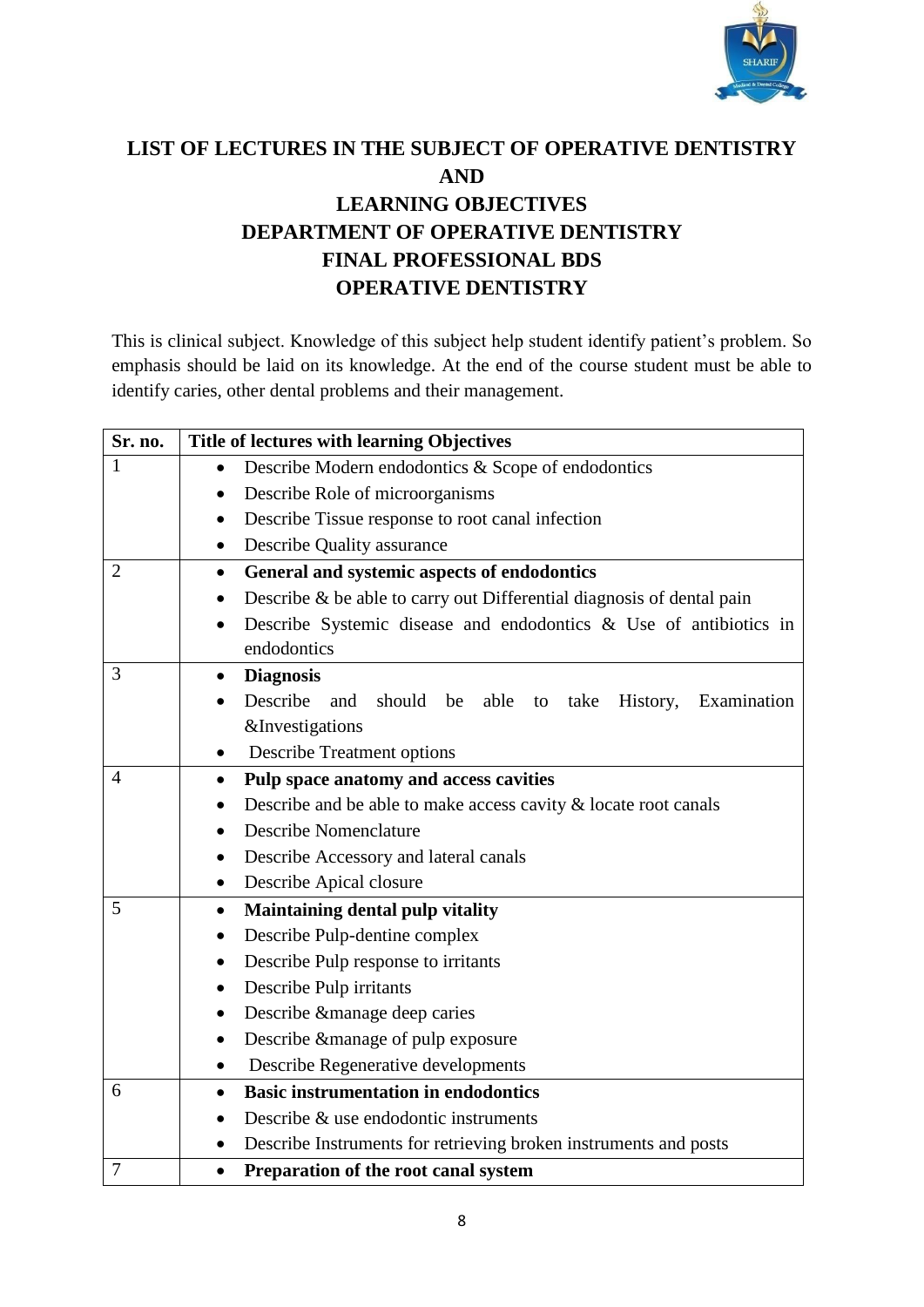

|    | Describe and be able to perform access opening to the root canals<br>$\bullet$ |
|----|--------------------------------------------------------------------------------|
|    | Describe $\&$ be able to perform Working length determination $\&$ Root        |
|    | canal irrigation                                                               |
|    | Describe & be able to Instrument canal                                         |
| 8  | <b>Intracanal medication</b>                                                   |
|    | Describe Rationale and overview of applications                                |
|    | Describe Microbiology of endodontic infections                                 |
|    | Describe Antimicrobial agents                                                  |
|    | Describe and be able to place it in root canal<br>$\bullet$                    |
| 9  | <b>Surgical endodontics</b><br>$\bullet$                                       |
|    | Describe Indications for periradicular surgery                                 |
|    | Describe Preoperative assessment                                               |
|    | Describe Surgical technique                                                    |
|    | Describe Periradicular surgery                                                 |
|    | Describe Repair of perforation                                                 |
|    | Describe Replantation/transplantation                                          |
|    | Describe Regenerative procedures                                               |
| 10 | <b>Endodontic aspects of traumatic injuries</b><br>$\bullet$                   |
|    | Describe History, examination and immediate management                         |
|    | Describe Types of injury                                                       |
|    | Describe Effects of trauma on the dental tissues                               |
|    | Describe Management of primary teeth                                           |
|    | Describe Management of permanent teeth                                         |
|    | Describe Root canal treatment of immature teeth                                |
|    | Describe Auto-transplantation of an immature                                   |
| 11 | Marginal periodontitis and the dental pulp                                     |
|    | <b>Describe Anatomical considerations</b>                                      |
|    | Describe Effect of inflamed pulp on the periodontium                           |
|    | Describe Effect of marginal periodontitis on the pulp                          |
|    | Classify periodontitis                                                         |
| 12 | <b>Problems with endodontic treatment</b><br>$\bullet$                         |
|    | Describe Emergency treatment                                                   |
|    | Describe Failure of anaesthesia in acute inflammation                          |
|    | Describe Problems with preparation of the root canal system                    |
|    | Describe Problems with filling of the root canal system                        |
| 13 | <b>Restoration of endodontically treated teeth</b><br>$\bullet$                |
|    | Describe Effects of endodontic treatment on the tooth                          |
|    | Describe Survival of the endodontically treated tooth                          |
|    | Describe Timing the restorative procedure                                      |
|    | Describe Restoration of choice                                                 |
|    | Describe Posts systems and be able to place it in canal                        |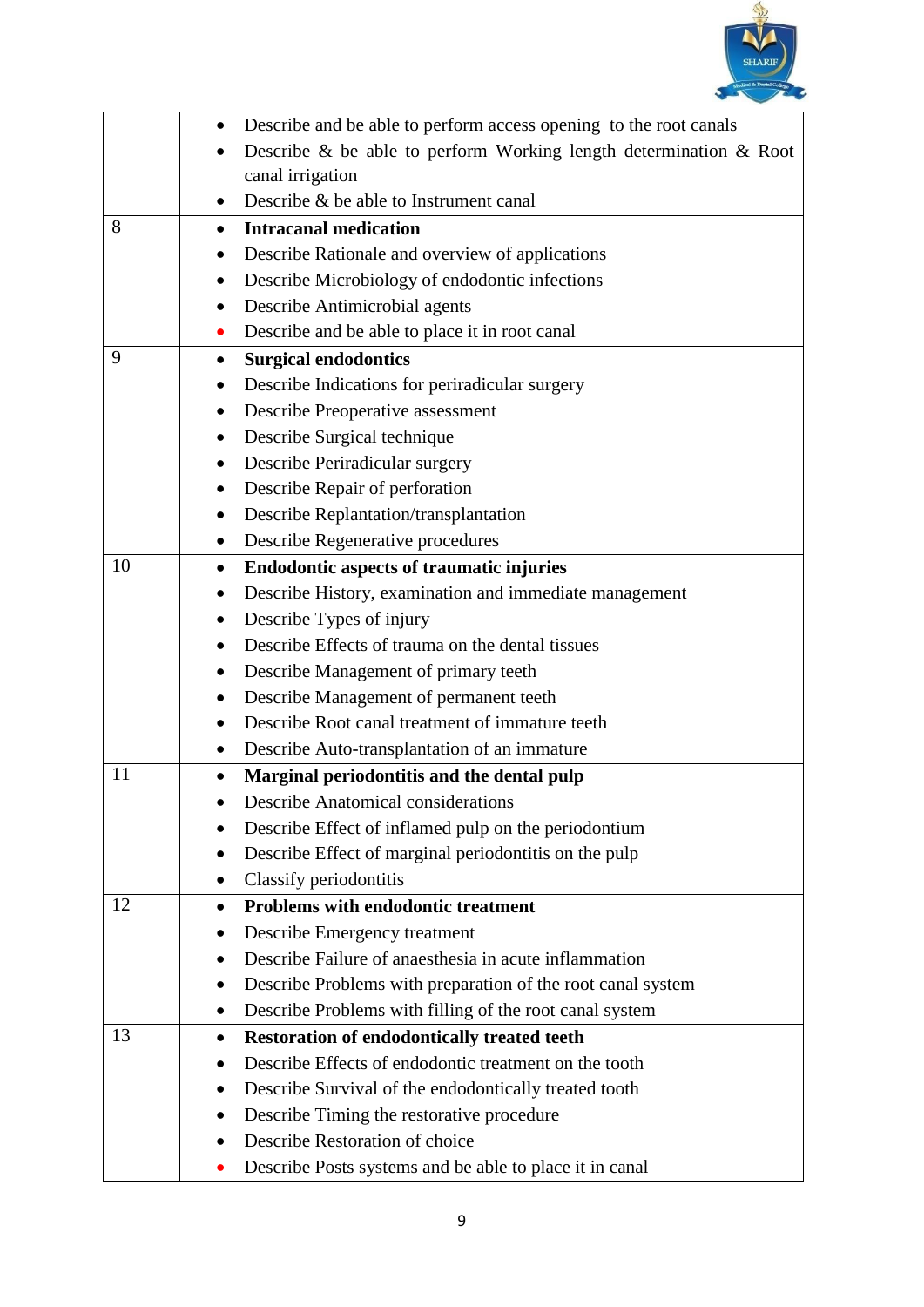

## **CROWN AND BRIDGE**

It involves extracoronal restoration of tooth with or without RCT. It is used to strengthen tooth surface and protects tooth from fracturing.

| Sr. no.        | Title of lectures with learning Objectives                            |
|----------------|-----------------------------------------------------------------------|
| $\mathbf{1}$   | <b>Types of crowns</b><br>٠                                           |
|                | Describe Anterior complete crown for vital teeth $\&$ non vital teeth |
|                | Describe Anterior partial crowns                                      |
|                | Describe Posterior complete crowns & partial crown                    |
| $\overline{2}$ | <b>Describe Designing crown preparations</b><br>$\bullet$             |
|                | <b>Occlusal considerations</b>                                        |
|                | Describe Functional approach to occlusion                             |
|                | Describe Mandibular movements                                         |
|                | Describe Occlusal interferences and occlusal harmony                  |
|                | Describe Mandibular dysfunction                                       |
|                | Describe and be able to perform Occlusal examination<br>$\bullet$     |
|                | Describe Occlusal objectives in making crown and bridges              |
|                | Describe Clinical and laboratory management of occlusion              |
|                | Describe Adjustment of occlusion of restoration in mouth              |
| 3              | <b>Describe Planning and making crowns</b><br>$\bullet$               |
|                | Describe History and examination<br>$\bullet$                         |
| $\overline{4}$ | <b>Clinical techniques for crown construction</b><br>$\bullet$        |
|                | Describe Planning stages before preparing the tooth                   |
|                | Describe Building up the core<br>٠                                    |
|                | Describe & be able to perform Tooth preparation                       |
|                | Describe $\&$ be able to perform Post hole preparation<br>$\bullet$   |
|                | Describe Finishing the preparation<br>٠                               |
|                | Describe Temporary crowns                                             |
|                | Describe and be able to perform Impression techniques                 |
|                | Describe Occlusal record                                              |
|                | Describe and be able to cement crowns                                 |
|                | Describe Oral hygiene instructions                                    |
| 5              | <b>Types of bridges</b>                                               |
|                | <b>Describe Conventional bridges</b>                                  |
|                | Describe Minimal preparation bridges                                  |
|                | <b>Describe Variations</b>                                            |
|                | Describe Advantages and disadvantages                                 |
| 6              | <b>Components of bridges</b>                                          |
|                | Describe Retainers: material, types, appearance                       |
|                | Describe Pontics: types, materials                                    |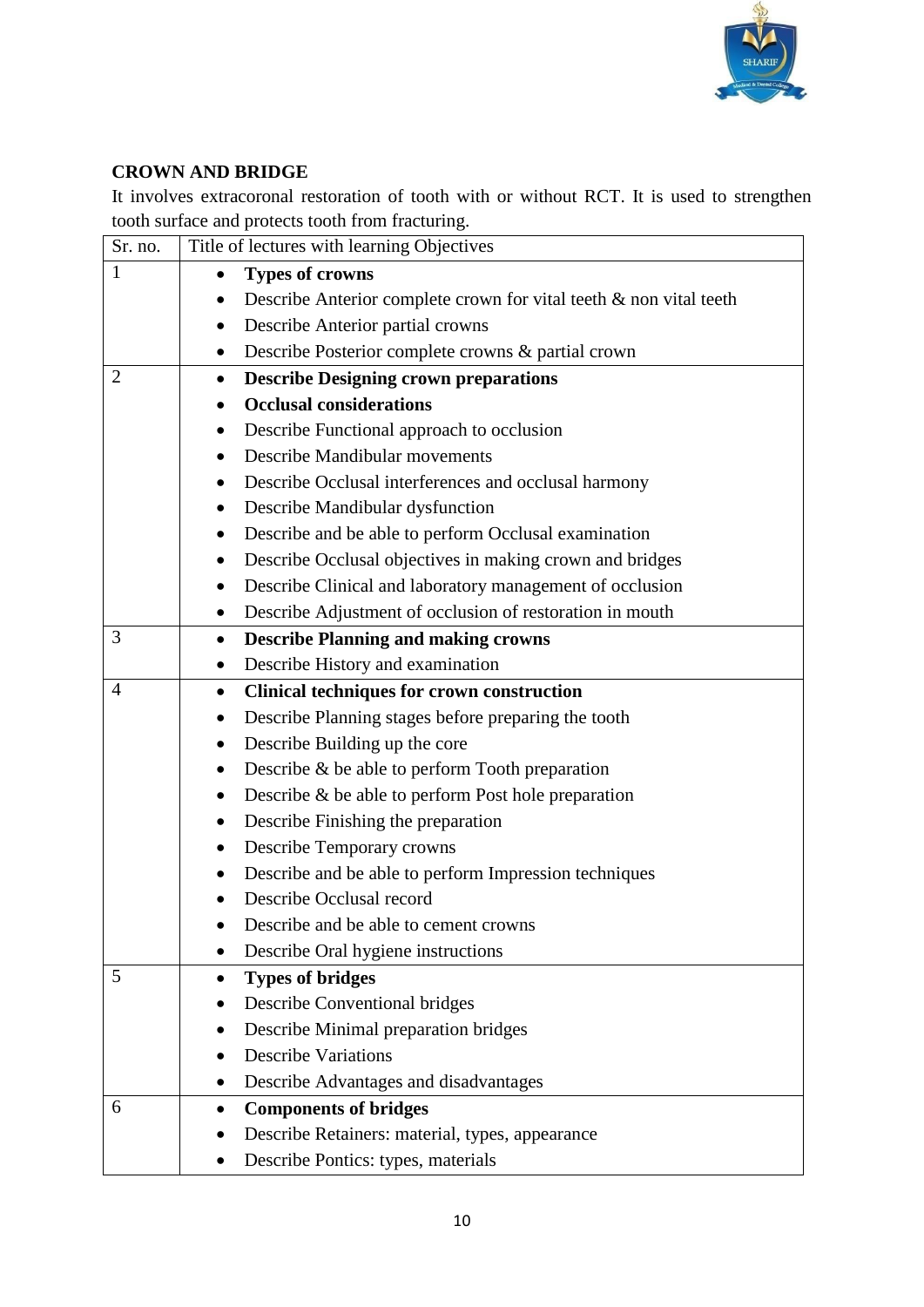

|   | Describe Connectors: material, types<br>٠                   |
|---|-------------------------------------------------------------|
| 7 | Designing and planning of bridges                           |
|   | Describe Support                                            |
|   | Describe Cleansability<br>٠                                 |
|   | Describe Conservation of tooth                              |
| 8 | <b>Describe Clinical techniques for bridge construction</b> |
|   | <b>Fixed splints</b><br>$\bullet$                           |
|   | <b>Describe Indications</b>                                 |
|   | Describe Types<br>٠                                         |
|   | Describe Advantages and disadvantages                       |
|   | Describe Appearance of anterior splints                     |
|   | Clinical techniques                                         |
|   | Cementation                                                 |
| 9 | Crowns and bridges failure and repair                       |
|   | Describe Causes of failures                                 |
|   | Describe Solutions of failure                               |
|   | Describe Techniques to repair crowns<br>٠                   |
|   | Describe Removing crowns                                    |
|   |                                                             |

## **PEDODONTICS**

It involves dealing with young patients below 12 years of age. In this students are taught to handle children coming to dental clinics.

| Sr. no.        | Title of lectures with learning Objectives                            |
|----------------|-----------------------------------------------------------------------|
| 1              | Take History and perform examination<br>$\bullet$                     |
| $\overline{2}$ | <b>Management of pain and anxiety</b><br>$\bullet$                    |
|                | Describe Non pharmacological management<br>$\bullet$                  |
|                | Describe Pharmacological management<br>$\bullet$                      |
| 3              | Diagnosis and prevention of caries                                    |
|                | Describe Development of caries<br>$\bullet$                           |
|                | Describe Epidemiology<br>$\bullet$                                    |
|                | <b>Describe Detection</b><br>٠                                        |
|                | <b>Describe Prevention</b>                                            |
|                | <b>Describe Treatment</b><br>$\bullet$                                |
| 4              | Treatment of caries in pre-school going children<br>$\bullet$         |
|                | Describe Pattern of disease<br>$\bullet$                              |
| 5              | Operative treatment of deciduous teeth and young permanent tooth<br>٠ |
|                | Describe Assessment of caries                                         |
|                | Describe & Clinically place Rubber dam<br>$\bullet$                   |
|                | Describe Caries management                                            |
|                | Describe Alternative to convention cavity preparation                 |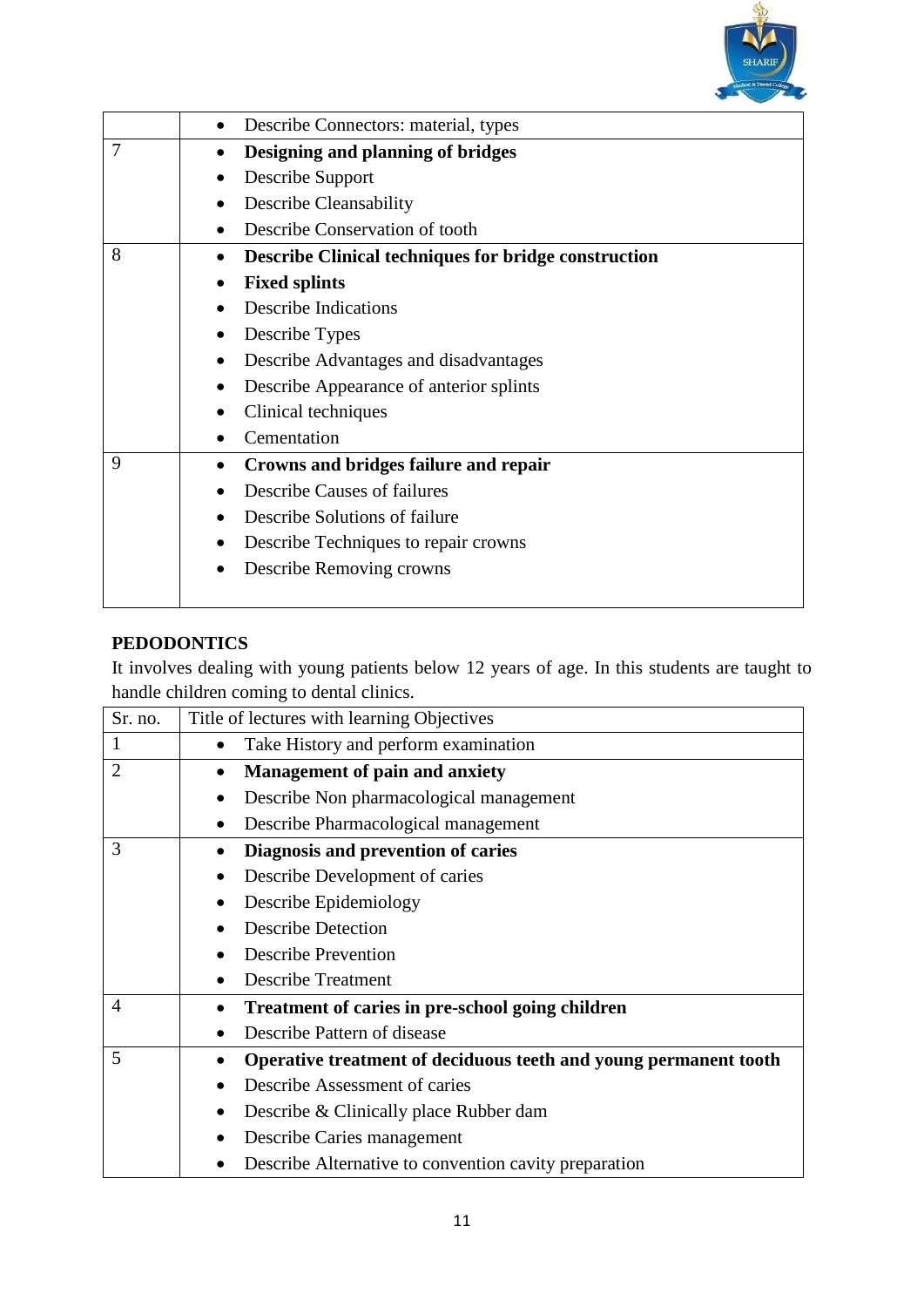

| 6 | • Describe Advanced restorative procedures         |  |  |
|---|----------------------------------------------------|--|--|
|   | Dental trauma<br>$\bullet$                         |  |  |
|   | • Describe Sequelae to injury to primary dentition |  |  |
|   | • Describe Injury to permanent dentition           |  |  |
|   | • Describe Dental anomalies                        |  |  |
|   | • Describe Abnormal tooth structure                |  |  |
|   | • Describe Disturbance of eruption                 |  |  |
|   | Describe Disturbance of exfoliation<br>$\bullet$   |  |  |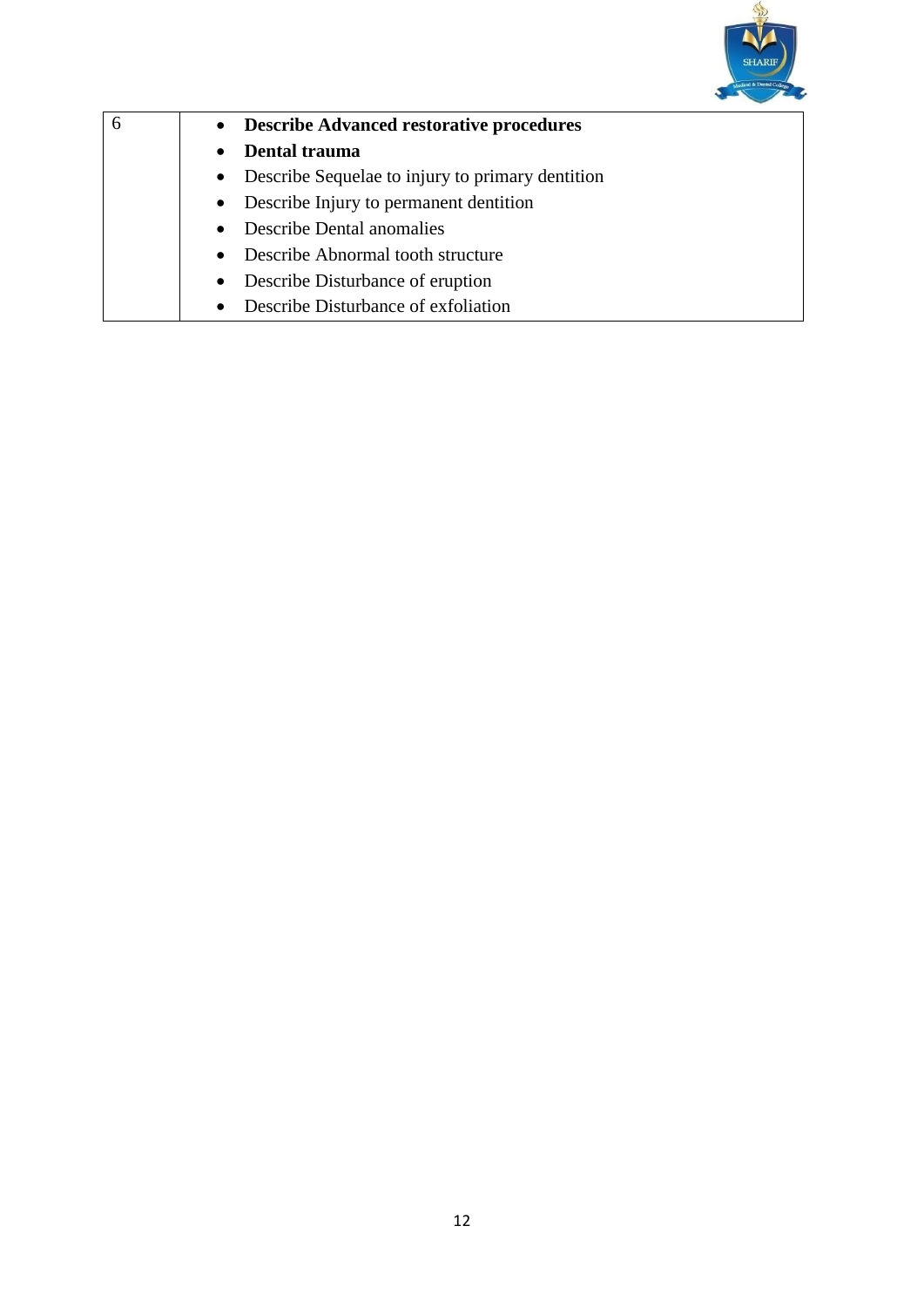

## **LIST OF CLINICAL PROCEDURES FOR FINAL PROFESSIONAL BDS**

| Sr.no.         | <b>Clinical Procedure</b>            | <b>Description</b>                                                                                                                                                    |
|----------------|--------------------------------------|-----------------------------------------------------------------------------------------------------------------------------------------------------------------------|
| 1              | <b>Class 1 Amalgam Restoration</b>   | Tooth with class 1 carious defect<br>Cavity preparation with GV Black's<br>laws<br><b>Restoration with Amalgam Alloy</b>                                              |
| $\overline{2}$ | <b>Class 2 Amalgam Restoration</b>   | Tooth with class 2 carious defect<br>Cavity preparation with GV Black's<br>laws<br><b>Restoration with Amalgam Alloy</b>                                              |
| 3              | <b>Class 1 Composite Restoration</b> | Tooth with class 1 carious defect<br>Minimal invasive Cavity preparation<br>Handling of composite resin<br>Restoration with composite resin                           |
| $\overline{4}$ | <b>Class 2 Composite Restoration</b> | Tooth with class 2 carious defect<br>$\bullet$<br>Minimal invasive Cavity preparation<br>Handling of composite resin<br>$\bullet$<br>Restoration with composite resin |
| 5              | <b>Class 3 Composite Restoration</b> | Tooth with class 2 carious defect<br>$\bullet$<br>Minimal invasive Cavity preparation<br>Handling of composite resin<br>Restoration with composite resin              |
| 6              | <b>Class 4 Composite Restoration</b> | Tooth with class 2 carious defect<br>$\bullet$<br>Minimal invasive Cavity preparation<br>Handling of composite resin<br>Restoration with composite resin<br>$\bullet$ |
| $\overline{7}$ | <b>Class 5 Composite Restoration</b> | Tooth with class 2 carious defect<br>$\bullet$<br>Minimal invasive Cavity preparation<br>Handling of composite resin<br>Restoration with composite resin              |

## **RESTORATION**

## **POSTENDODONTIC RESTORATION**

| Sr.<br>no. | <b>Clinical Procedure</b>        | <b>Description</b>                              |
|------------|----------------------------------|-------------------------------------------------|
|            | <b>Restoration with Endopost</b> | <b>Endopost selection</b><br>Endopost placement |

## **ROOT CANAL TREATMENT**

| Sr. | <b>Clinical Procedure</b>   | <b>Description</b>         |
|-----|-----------------------------|----------------------------|
| no. |                             |                            |
|     | <b>Root Canal Treatment</b> | RCT of single rooted tooth |
|     |                             | • Endo access cavity       |
|     |                             | Canal preparation          |
|     |                             | Obturation                 |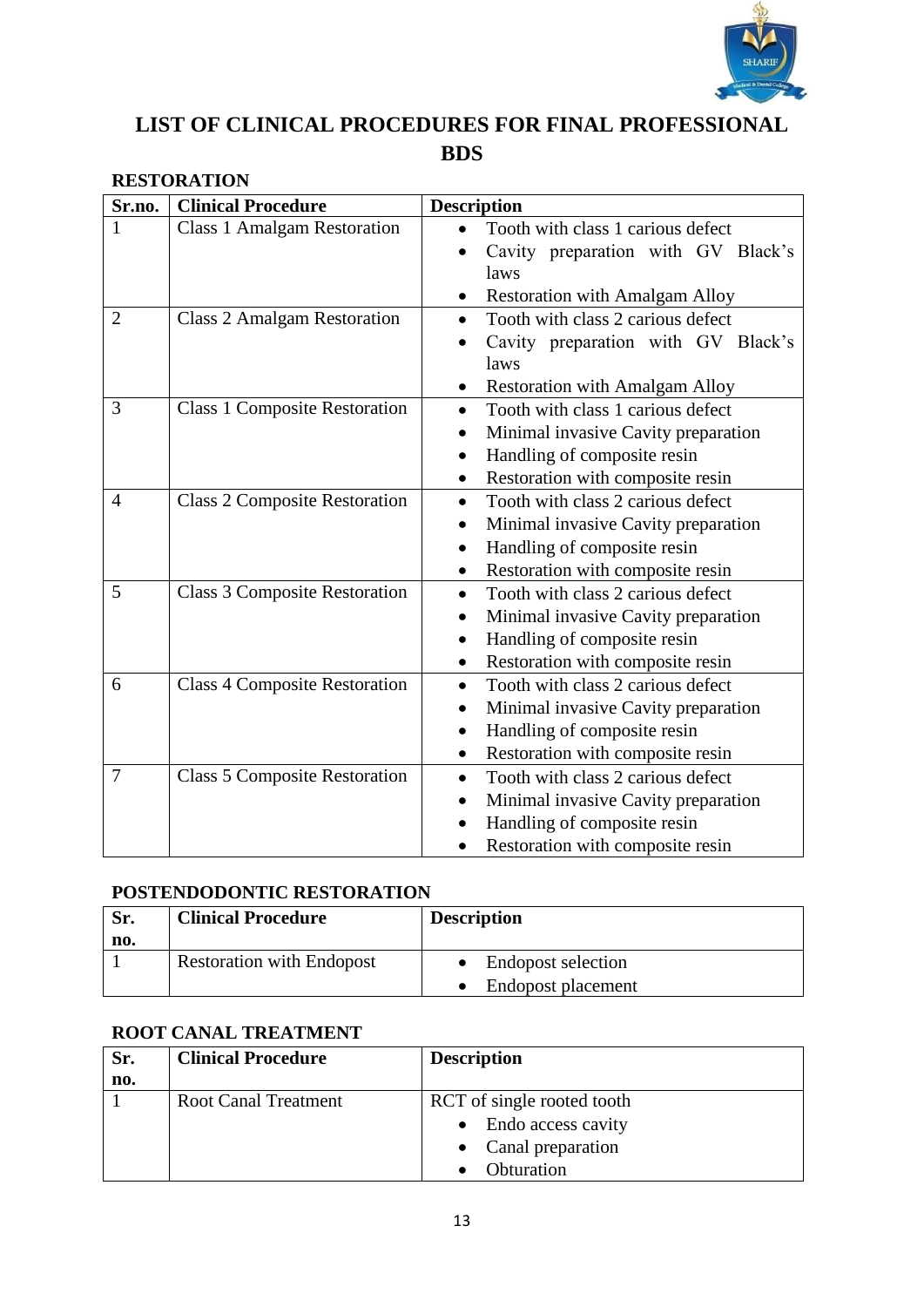

## **ASSESSMENT PLAN DEPARTMENT OF OPERATIVE DENTISTRY SHARIF MEDICAL AND DENTAL COLLEGE LAHORE**

Following modes of assessment are planned for Final professional BDS class in the subject of Operative Dentistry. This plan has been designed keeping in view the university curriculum and hopefully will facilitate the students in preparing for Final professional BDS examinations in the subject.

#### **Chapter Tests:**

These will be conducted at the completion of every chapter. The test will comprise of MCQs and SEQs on the pattern of university examinations. A preparatory time of at least 10 days shall be given prior to these tests. Each test will be followed by viva voce, for which the class will be divided into smaller batches.

#### **Clinical Tests:**

In order to prepare the students for clinical examinations at least two clinical tests will be conducted on the pattern of university examinations.

#### **Pre-annual Exam:**

This will be undertaken in coordination with other departments, exactly following the format of university professional examinations. It will comprise of MCQs, SEQs, Clinical and Viva voce.

#### **Internal Assessment:**

Internal assessment will be calculated out of 20based on all these tests that will be conducted throughout the year.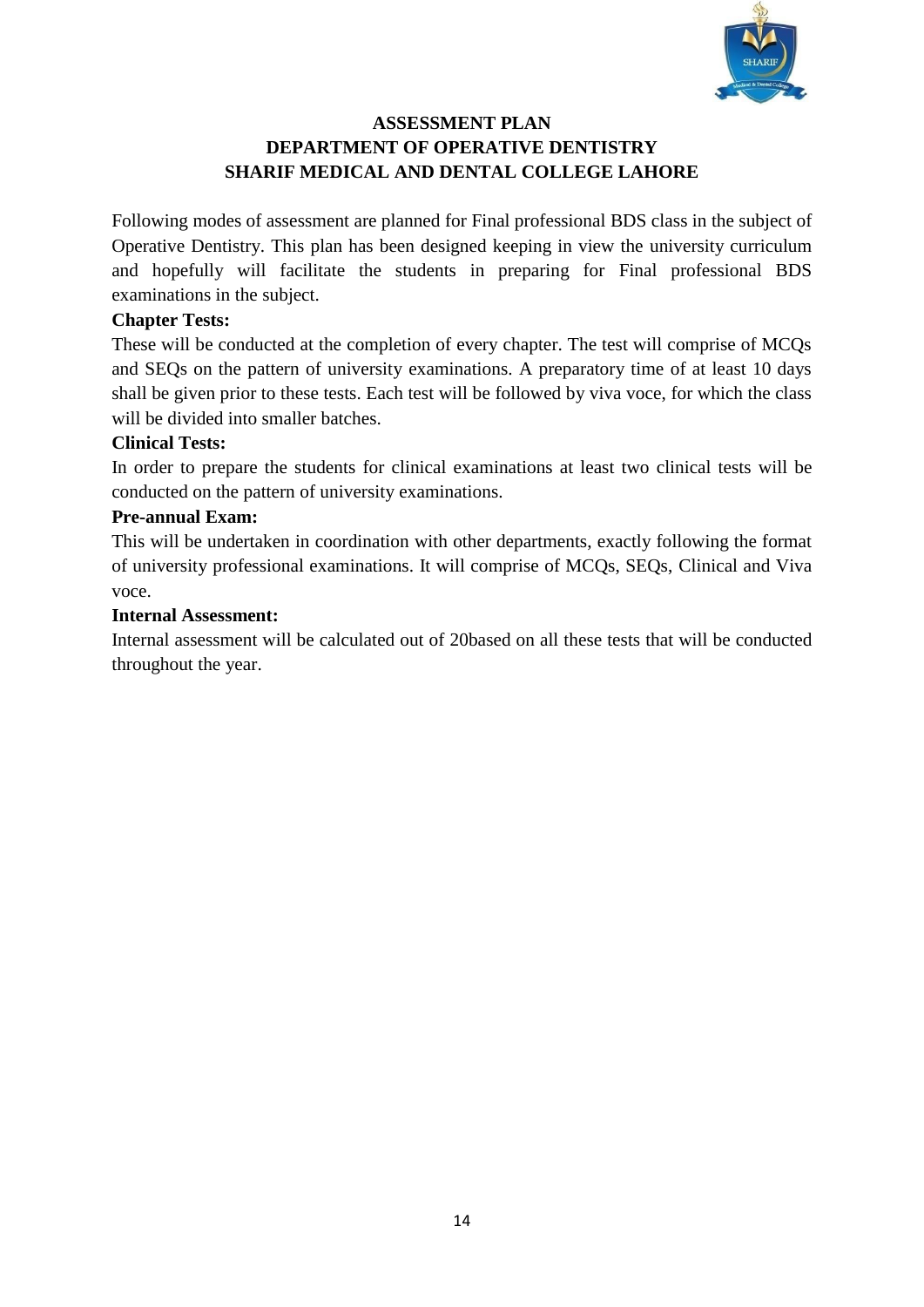

## **STAFF CONTACTS DEAPRTMENT OF OPERATIVE DENTISTRY COLLEGE OF DENTISTRY SMDC, LAHORE**

| Muhammad Moazzam        | muhammad.moazzam@sharifmedicalcity.org |
|-------------------------|----------------------------------------|
| <b>Mubashir Rasheed</b> | mubashir.rasheed@sharifmedicalcity.org |
| Ali Akbar               | Aliakbar6378@gmail.com                 |
| Sadaf Amjad             | sadafamjadkhawaja@gmail.com            |